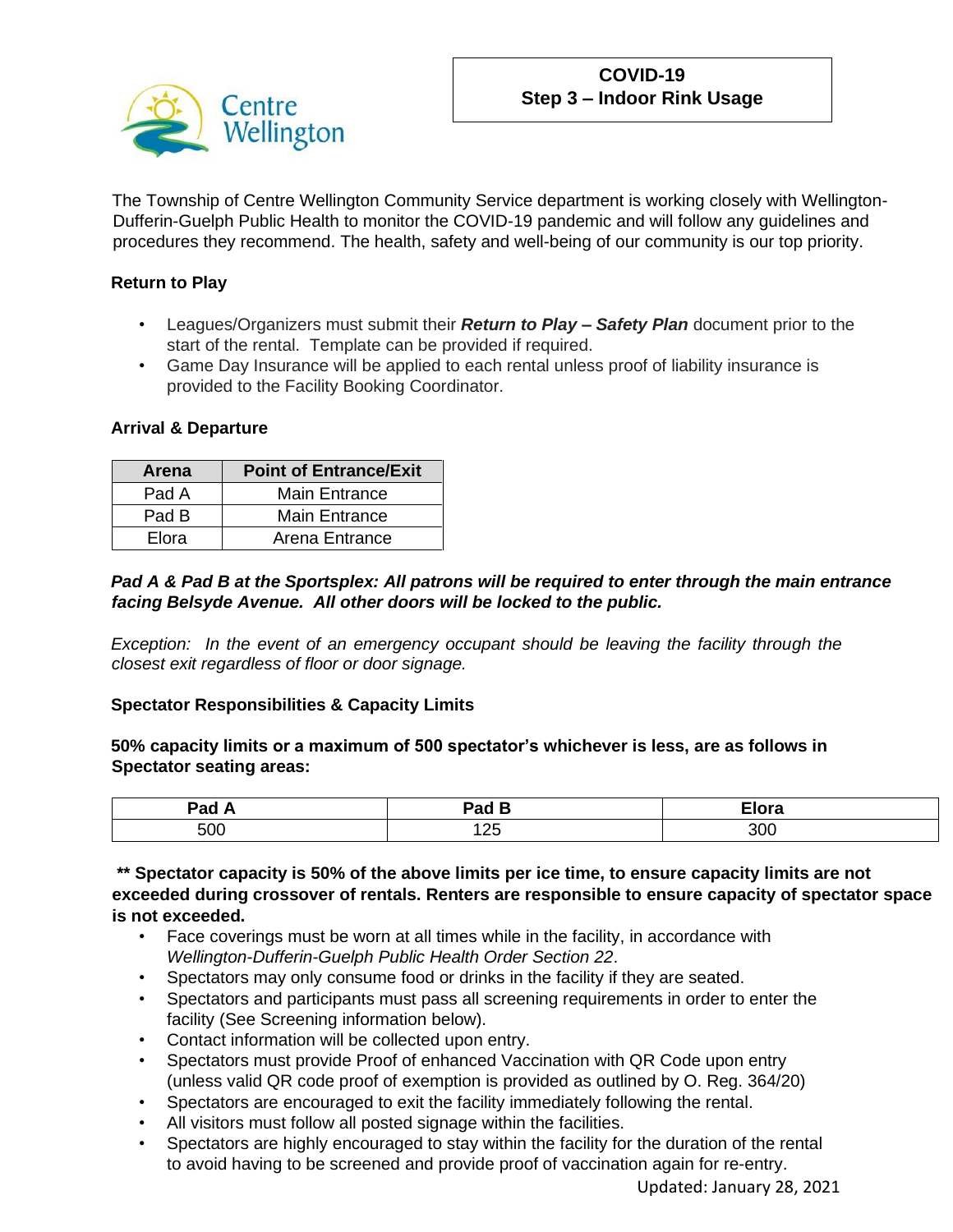

# **Screening Information & Contract Tracing Responsibilities:**

Screening of all individuals entering the Elora Community Centre and Sportsplex is being completed by staff and/or a third party security company. Active screening is required for anyone entering recreational facilities.

## **Proof of Vaccination**

Security will check for proof of vaccination at the entrance to the facility.

- Everyone 12 years of age and older entering the facility will be required to provide proof of vaccination (or exemption) and identification as outlined in *O. Reg. 364/20.*
- Children who were born in 2010 and who are 12 years and 12 weeks of age or younger are not required to provide proof of vaccination.
- Children under the age of 12 are exempt for all reasons of entry but must comply with all other screening procedures. Caregivers may be required to show proof of birthdate for youth under 12 in their care.
- It is the responsibility of the participant or their caregiver to ensure they have the appropriate documentation to gain entry to the facility. People will not be permitted in the facility if they fail to produce proper documentation or identification.
- Proof of vaccination must be provided every time you enter the facility. *O. Reg. 364/20* outlines businesses/organizations are not permitted to keep this information on file.

The following links outline the provincial requirements for providing proof of vaccination and answer frequently asked questions.

[Proof of Vaccination Guidance for Businesses and Organizations under the Reopening Ontario](https://www.health.gov.on.ca/en/pro/programs/publichealth/coronavirus/docs/guidance_proof_of_vaccination_for_businesses_and_organizations.pdf) [Act](https://www.health.gov.on.ca/en/pro/programs/publichealth/coronavirus/docs/guidance_proof_of_vaccination_for_businesses_and_organizations.pdf)  [\(gov.on.ca\)](https://www.health.gov.on.ca/en/pro/programs/publichealth/coronavirus/docs/guidance_proof_of_vaccination_for_businesses_and_organizations.pdf) [QA Document \(gov.on.ca\)](https://www.health.gov.on.ca/en/pro/programs/publichealth/coronavirus/docs/fq_proof_of_vaccination_for_businesses_and_organizations.pdf)

## **Player/Ice participants and Dressing Room Information**

- Players must wear a face covering as outlined in Wellington-Dufferin-Guelph Public Health Order Section 22, until they are fully dressed and ready to engage in physical activity.
- A maximum of 40 people permitted on the ice for each rental to ensure dressing room capacities are not exceeded. 2 Dressing rooms will be allocated per rental and provide approximately 20-24 dressing rooms spaces. Dressing room overflow areas will be set up in the designated area for participants to use when dressing room capacities have been exceeded.
- Dressing room capacities are restricted to 50 % capacity. Capacity limits vary as dressing room sizes are different. Capacity limits will be posted in each dressing room.
- Players will be allowed access to the dressing room/overflow area 20 minutes before their rental.
- Participants are strongly encouraged to arrive fully dressed to limit times in dressing rooms.